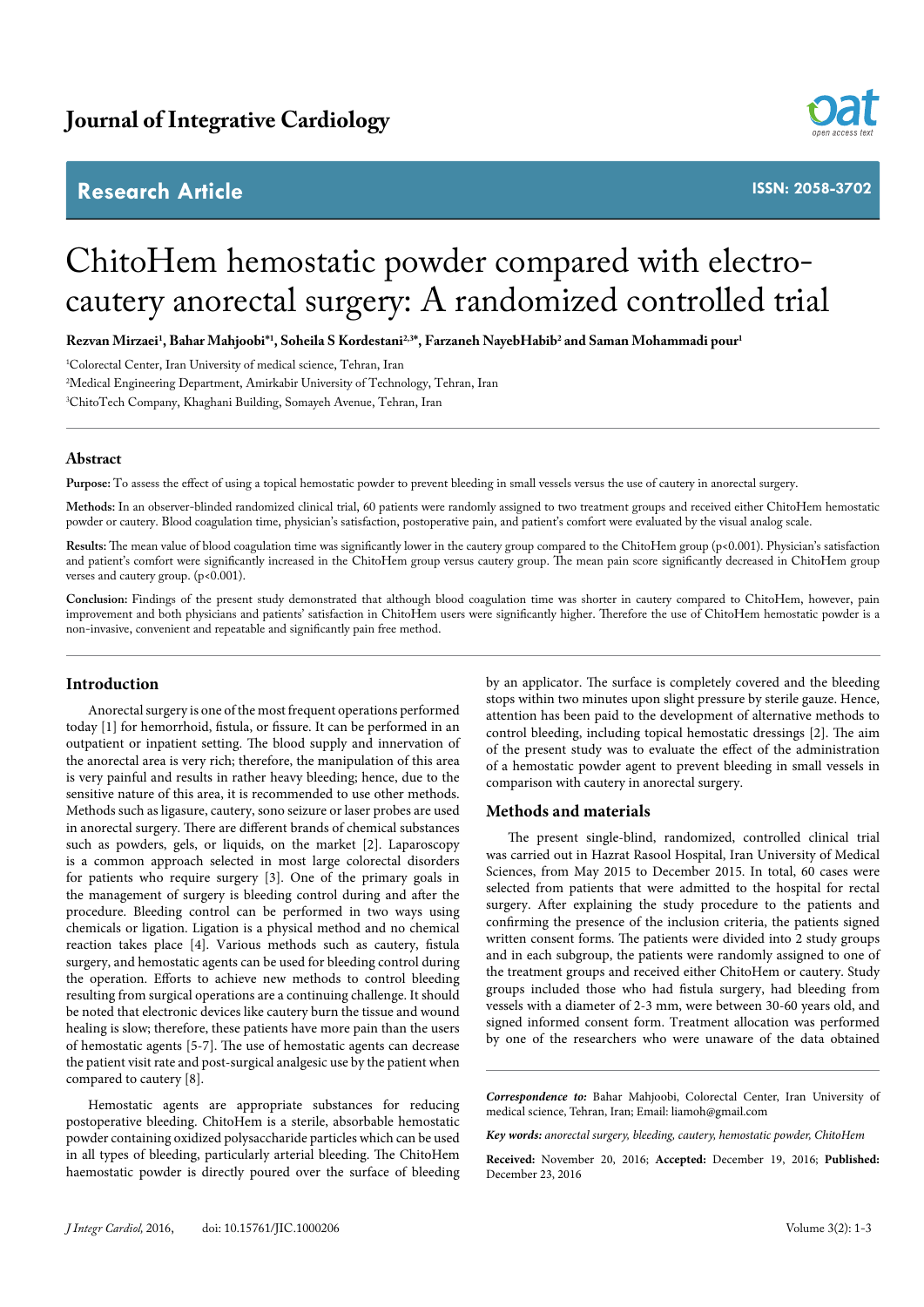during the study. After treatment, pain, patient's comfort, physician's satisfaction and postoperative adverse effects were measured in both groups. Postoperative pain and patient's comfort were evaluated using the visual analog scale that was explained to patients. Pain was evaluated with a score of 0 (no pain) to 10 (worst pain possible). Patients were asked to rate their pain initially in the recovery and then in the ward (after recovery) in both groups postoperatively. The coagulation time was measured in both groups after using the treatments.

#### **Data collection tool**

A separate checklist was developed to collect the patients' demographic data, including age (years), sex (male or female), clinical data (type of bleeding, type of haemostatic method), that were extracted from the patients' files. The visual analogue scale (VAS) was used for the assessment of variations in the intensity of pain [9] and patient comfort [10].

The protocol was approved by the Ethics Committee of Iran University of Medical Sciences.Written informed consent was taken from all participants. Participants could leave the study if they so wished. Moreover, the subjects were assured that leaving the study or non-participation did not affect the treatment procedure.

#### **Data analysis**

The primary end point in each sub-study group was blood coagulation time and the secondary end points were the physician's satisfaction, patient's comfort, postoperative complications, intraoperative rebreeding, and postoperative pain. The sample size provided a greater than 90% power (2-tailed t test, P<0.05 significance level to detect a 60% reduction in blood coagulation between pooled ChitoHem or cautery). On the basis of the observed incidence of blood coagulation time in the ChitoHem group, the study power was slightly greater than predicted.

The data of all patients who were assessed at the beginning of the study was analysed using SPSS-18. Paired t-test was used to estimate the significance of the differences between the two groups. Data (pain) was analyzed using a repeated-measures analysis of variance (ANOVA) with a single independent primary factor of postoperative time (recovery and hospitalized). Significant main effects (*α*=0.05) were followed by contrasts to identify differences.

#### **Results**

Between May 2015 and December 2015, 60 patients were included in the trial. There were 26 men and 4 women in the cautery group and

**Table 1.** Mean differences between two treatment groups variables.

21 men and 7 women in the ChitoHem group with a median age of 39.23 years in the cautery and 43.73 years in the ChitoHem group. These patients had anorectal surgery. Table 1 shows the mean and SD of all variables between two treatment groups. Statistically significant differences were found between the two groups.

Overall, we found differences in the rate of physician satisfaction, pain, and patient comfort between the two groups; however, in ChitoHem recipients, the mean pain score was lower in comparison with the patients in the cautery group (3 vs. 5 respectively; P<0.001).

The mean difference of blood coagulation time significantly increased by 0.63 (CI 95%: 0.34- 0.91) in the cautery versus the ChitoHem group.

Physician satisfaction and patient comfort significantly increased by 0.63 (CI 95% 0.34- 0.91) and 0.26 (CI 95% 0.04- 0.48) and 2.66 (CI 95% 2.48- 2.84) in the ChitoHem group when compared to the cautery group. The mean difference of pain significantly decreased by -2.50 (CI 95%: -3.14- -1.85) from ChitoHem compared to cautery. A postoperative chronic wound was observed in the cautery group.

Pain changes are demonstrated in Table 2. The primary changes of pain in the recovery and the subsequent pain changes in the ward (after recovery) were not significant in each group. As shown in Figure 1, the mean pain was significantly different between the two groups at recovery and hospitalized whereas the pain mean changes were not statistically significant within each group.

#### **Discussions**

ChitoHem is a topical hemostatic powder with a superabsorbent nature; therefore, it accelerates the onset of clotting when used intraoperatively in the bleeding site. On the other hand, our randomised controlled clinical trial showed that the ChitoHem was more effective in reducing postoperative pain in comparison with cautery. Based on the previous findings, the efficacy of ChitoHem has been demonstrated as a topical hemostatic agent, to be used intraoperatively on the bleeding site [11].

Previous studies showed similar effects of ChitoHem when compared with the control group [12]. These results are comparable with those reported by prospective trials of other topical hemostatic agents, including the trials of CELOX, HemCon, and Quikclot [2]. It seems that ChitoHem is more efficient in pain reduction than other hemostatic agents. No adverse effects were observed. The safety of ChitoHem has also been tested in patients undergoing diagnostic

| <b>Variables</b>                                                   | <b>ChitoHem</b> | cautery    | <b>Paired Differences</b> |                  |                 |
|--------------------------------------------------------------------|-----------------|------------|---------------------------|------------------|-----------------|
|                                                                    |                 |            | Mean (SD)                 | 95% CI           | Sig. (2-tailed) |
| Blood coagulation time                                             | 1.63(0.76)      | 1.00(0.00) | .63(0.76)                 | [.34, .91]       | $\leq 0.001*$   |
| mean difference of pain between treatment groups<br>at recovery    | 3.13(1.54)      | 5.27(1.89) | $-2.13(2.08)$             | $[-2.91, -1.35]$ | $\leq 0.001*$   |
| mean difference of pain between treatment groups<br>after recovery | 3.00(1.23)      | 5.50(1.50) | $-2.50(1.73)$             | $[-3.14, -1.85]$ | $\leq 0.001*$   |
| Physician's satisfaction                                           | 8.93(.25)       | 8.67(.47)  | .26(.58)                  | [.04, .48]       | $.018*$         |
| Patient's comfort                                                  | 9.67(.47)       | 7(0)       | 2.66(.47)                 | [2.48, 2.84]     | $\leq 0.001*$   |

**Table 2.** Mean pain changes in treatment groups with ChitoHem and cautery in recovery and hospitalized.

| <b>Measures</b>                | Recovery<br>Mean (SD) | <b>Hospitalized</b><br>Mean (SD) | Sig. (2-tailed) |
|--------------------------------|-----------------------|----------------------------------|-----------------|
| ChitoHem treatment group       | 3.13(1.54)            | 3.00(1.23)                       | .697            |
| <b>Cautery treatment group</b> | 5.27 (1.89)<br>J.L    | 5.50(1.50)                       | $-$<br>.157     |